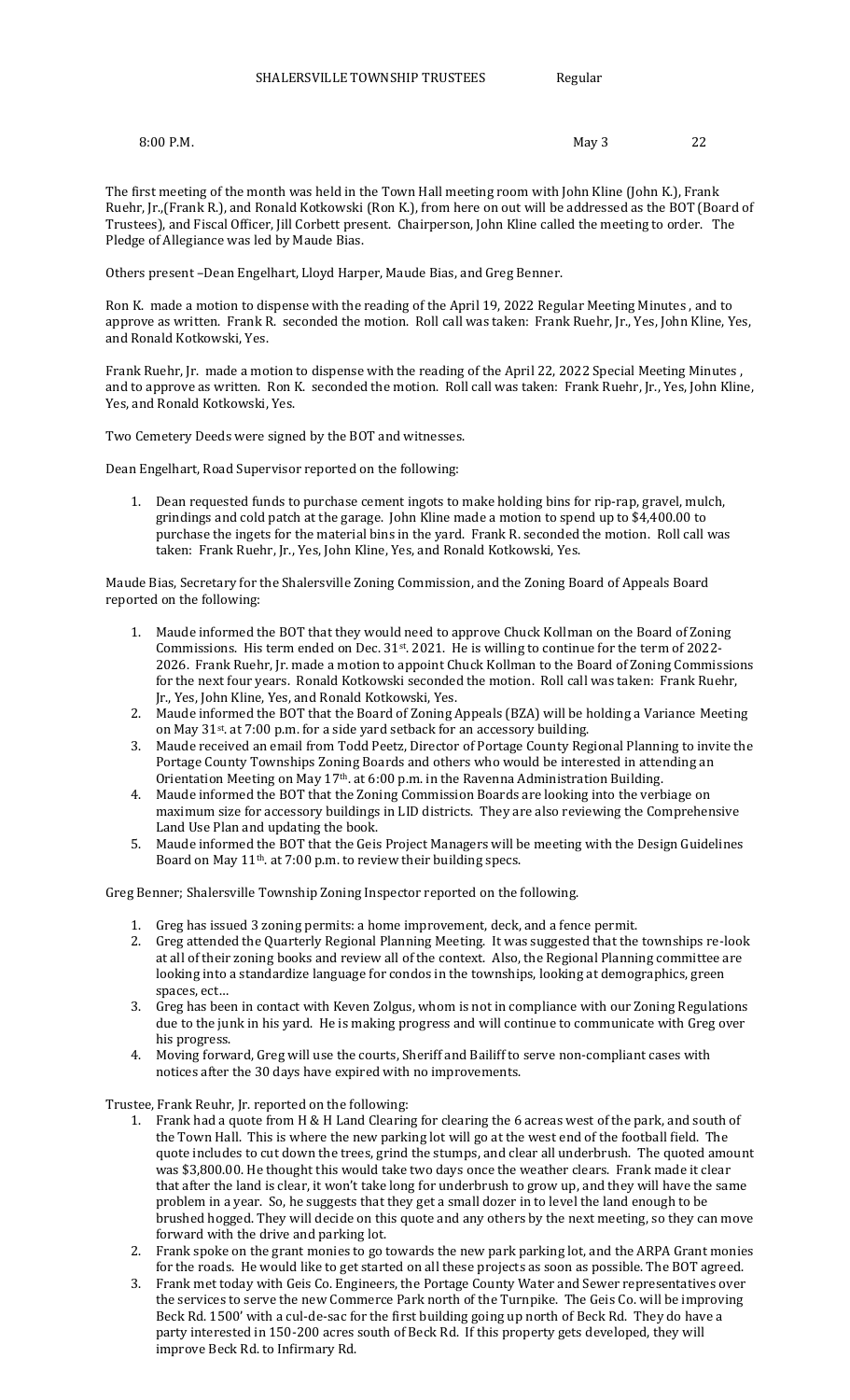| 8:00 P.M. | May 3 | 22 |
|-----------|-------|----|
|           |       |    |

- 4. The Shalersville Memorial Day Parade is schedule for 10a.m. on Saturday, May 28<sup>th</sup>. It will start at Mary Ellen St. in the Red Fox Development and go to the Riverside Cemetery where the rest of the Memorial Service will be held.
- 5. Frank R. made a motion to donate \$300.00 to the American Legion Post, the Crestwood High School Band, and \$100.00 to Deacon, Gerry Scoproliti from St. Joesph Church. Ron K. seconded the motion. Roll call was taken: Frank Ruehr, Jr., Yes, John Kline, Yes, and Ronald Kotkowski, Yes.
- 6. Frank inquired with Dean if the weed spraying is schedule for next week, and the memorial footers being dug and poured. They both are on the schedule.
- 7. Frank mentioned the Mantua-Shalersville Fire Dept. Fire Board is hosting an Open House on May 21st. from 11:00 a.m. to 3:00 p.m.

Trustee Chairman, John Kline reported on the following:

1. The BOT went on a fact finding road trip to inspect the township roads. The following roads were decided on and what repairs were needed:

Chip & Seal, heavy truck emulsion ½ mile Halstead Rd. 1mile Nicodemus Rd 1mile total for Emily, Chase and Catherine Court

Hot Seal Patch, contracted out Cooley Rd. Wygle Rd. Price Rd. Work Rd.

Crack Hot Seal, cross crack Farmview Rd. Meadowview Rd. Beck Rd. Dudley Rd.

2. Ronald K. made a motion to pay the bills. Frank R. seconded the motion. Roll call was taken: Frank Ruehr, Jr., Yes, John Kline, Yes, and Ronald Kotkowski, Yes.

Jill presented to the BOT the April Bank Reconciliation with a balance of \$1,296,732.16. Jill presented to the BOT the April Receipt Listing with a total amount of \$54,370.77.

|       | Gregory Benner                     | \$804.78    |
|-------|------------------------------------|-------------|
|       | Maude Bias                         | \$519.13    |
|       | Jill R. Corbett                    | \$1,520.18  |
|       | Michelle DeVos                     | \$712.64    |
|       | Sam Eisele                         | \$105.66    |
|       | Dean W. Engelhart                  | \$1,550.05  |
|       | Lloyd Harper, Jr.                  | \$1,279.75  |
|       | John Kline                         | \$899.80    |
|       | Ronald Kotkowski                   | \$979.07    |
|       | Frank Ruehr, Jr.                   | \$899.80    |
|       | <b>Ohio State Treasurer</b>        | \$122.01    |
|       | <b>Ohio State Treasurer</b>        | \$0.04      |
|       | Spectrum                           | \$72.98     |
|       | <b>Basic NEO</b>                   | \$441.29    |
|       | AT&T                               | \$90.43     |
|       | <b>VSP</b>                         | \$82.04     |
| 24821 | <b>Dominion East</b>               | \$289.00    |
| 24822 | <b>Bradley Hays</b>                | \$550.00    |
| 24823 | Akron Tractor & Equipment          | \$396.23    |
| 24824 | Copeco                             | \$45.81     |
| 24825 | <b>HEPA Environmental Services</b> | \$1,800.00  |
| 24826 | Marlboro Supply Co.                | \$1,286.00  |
| 24827 | Copley Ohio Newspaper              | \$62.00     |
| 24828 | <b>Unique Paving Materials</b>     | \$249.70    |
| 24829 | Julia Collica                      | \$100.00    |
| 24830 | Gregory Benner                     | \$7.38      |
| 24831 | Warren Fire Equipment              | \$553.92    |
| 24832 | Waste Management                   | \$493.67    |
| 24833 | Aris Co                            | \$171.80    |
|       |                                    | \$16,085.16 |